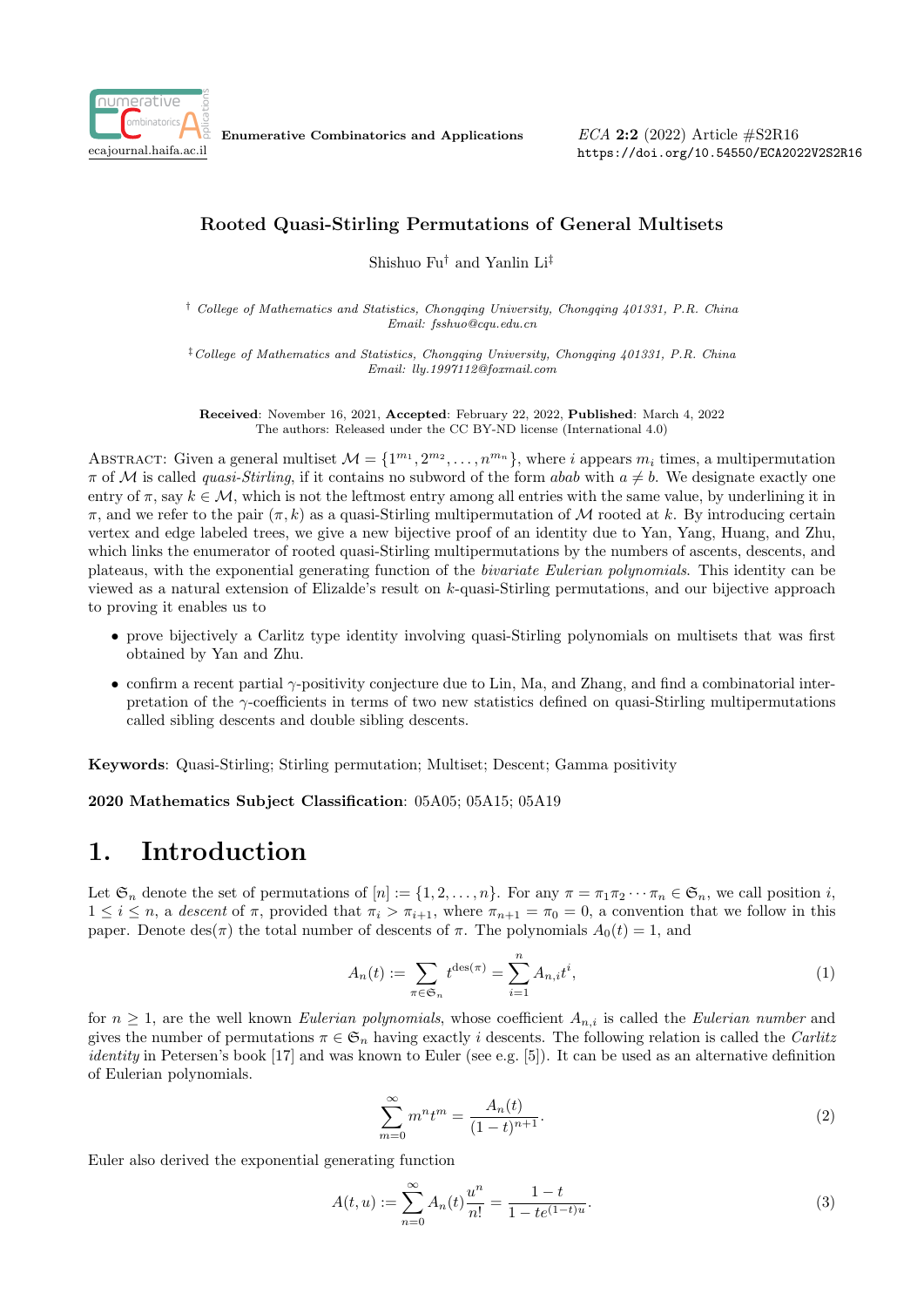When  $m^n$  is replaced by the Stirling number of the second kind, say  $S(m+n, m)$ , in (2), a formula analogous to (2) can be derived as

$$
\sum_{m=0}^{\infty} S(m+n,m)t^m = \frac{Q_n(t)}{(1-t)^{2n+1}},
$$
\n(4)

whose numerator polynomial  $Q_n(t)$  together with its combinatorial interpretation, were introduced and studied by Gessel and Stanley [8] via the notion of Stirling permutations. Namely, the set of Stirling permutations of order n, denoted as  $\mathcal{Q}_n$ , is the collection of permutations  $\pi = \pi_1 \pi_2 \cdots \pi_{2n}$  of the multiset  $\{1^2, 2^2, \ldots, n^2\}$ , subject to the condition that if  $i < j < k$  and  $\pi_i = \pi_k$ , then we must have  $\pi_j > \pi_i$ . Two words  $u = u_1 \cdots u_m$ and  $v = v_1 \cdots v_m$  are said to be *order isomorphic*, if we have  $u_i > u_j$  (resp.  $u_i = u_j$ ,  $u_i < u_j$ ) if and only if  $v_i > v_j$  (resp.  $v_i = v_j$ ,  $v_i < v_j$ ) for all  $1 \leq i < j \leq m$ . Using this notion of order isomorphism,  $\pi$  is a Stirling permutation precisely when it contains no subword that is order isomorphic to 212. Along this line, it seems natural to consider permutations avoiding further patterns besides 212, i.e., restricted Stirling permutations. This has been done by Callan, Ma, and Mansour [3]; see also [15] and the references in these two papers.  $Q_n(t)$ can now be interpreted as the generating function over  $\mathcal{Q}_n$  by the number of descents, and it will be referred to as the Stirling polynomial in the sequel.

There is a natural bijection, the so-called *Koganov-Janson correspondence* [4, 9, 10], between Stirling permutations and labeled increasing plane trees. In a recent work [1], Archer et al. considered lifting the increasing restriction on the tree side and finding the counterpart on the permutation side via the aforementioned correspondence. They called this bigger set of permutations the *quasi-Stirling permutations*, which are permutations  $\pi$  of  $\{1^2, 2^2, \ldots, n^2\}$  such that there exists no subword of  $\pi$  that is order isomophic to 1212 or 2121. We denote the set of quasi-Stirling permutations of order n as  $\overline{Q}_n$ , and let  $\overline{Q}_n(t) = \sum_{\pi \in \overline{Q}_n} t^{\text{des}(\pi)}$  be its descent polynomial (called quasi-Stirling polynomial in what follows), where for  $\text{des}(\pi)$  we assume the same convention  $\pi_0 = \pi_{2n+1} = 0.$ 

Motivated by those classical results in the literature for Eulerian polynomials and Stirling polynomials, Elizalde successfully developed in his recent work [4] several parallels or new results for quasi-Stirling polynomials, such as

$$
(n+1)\overline{Q}_n(t) = n![u^n]A(t,u)^{n+1}, \text{ and} \tag{5}
$$

$$
\sum_{m=0}^{\infty} m^n \binom{m+n}{m} t^m = \frac{(n+1)\overline{Q}_n(t)}{(1-t)^{2n+1}}.
$$
\n(6)

**Remark 1.1.** Note that in Elizalde's original formulation, the factor  $(n + 1)$  has been divided from both sides of equations (5) and (6). Putting them in the present form, we are naturally led to consider the notion of rooted quasi-Stirling permutations, which we will introduce in the next section.

Elizalde derived (5) by first establishing an implicit equation satisfied by the generating functions and then extracting the coefficients. He next utilized (5) to deduce (6), a nice analogue for quasi-Stirling polynomials  $\overline{Q}_n(t)$  of (2) for  $A_n(t)$  and (4) for  $Q_n(t)$ . He ended his paper [4] by raising the problem of giving a combinatorial proof of (6) that is reminiscent of Gessel and Stanley's second proof of (4). This in turn has motivated Yan and her collaborators to work out three papers [22–24]. Among the results derived by Yan et al., we would like to highlight the following two identities (7) and (8). Some definitions are needed to state these results.

Let A, a subset of  $\mathbb{Z}_{>0}$ , be our alphabet. For a word  $w = w_1 \cdots w_n \in \mathcal{A}^n$ , an index  $i, 0 \le i \le n$ , is an ascent (resp. a plateau) of w if  $w_i < w_{i+1}$  (resp.  $w_i = w_{i+1}$ ), where we use the same convention that  $w_0 = w_{n+1} = 0$ . In particular, the empty word  $\epsilon$  has one plateau coming from the initial and final 0s that we have appended to  $\epsilon$  by convention. The number of ascents (resp. plateaus) of w will be denoted as  $asc(w)$  (resp. plat $(w)$ ).

Note that two order isomorphic words are indistinguishable when we enumerate them with respect to various statistics such as des, asc, plat, etc. It is convenient to introduce the reduction map "red". Namely, for any word w consisted of integers, we obtain the unique word red(w) of the same length by replacing the *i*-th smallest letter in w by i. For instance, red(31355) = 21233. It is evident that two words w and v are order isomorphic. if and only if  $\text{red}(w) = \text{red}(v)$ .

The notion of quasi-Stirling permutations can be extended to any multiset  $\mathcal{M} = \{1^{m_1}, \ldots, n^{m_n}\}\.$  In view of the reduction map, we always assume without the loss of generality that each  $m_i \geq 1$ . Denote by  $\overline{\mathcal{Q}}_{\mathcal{M}}$  the set of all quasi-Stirling permutations of  $M$ . We shall consider the trivariate enumerator

$$
\overline{Q}_{\mathcal{M}}(x, y, z) = \sum_{\pi \in \overline{\mathcal{Q}}_{\mathcal{M}}} x^{\text{des}(\pi)} y^{\text{asc}(\pi)} z^{\text{plat}(\pi)}.
$$

Let  $A(x, y, u) = \sum_{n \geq 0} A_n(x, y) \frac{u^n}{n!}$  $\frac{u^n}{n!}$  be the generating function of the *bivariate Eulerian polynomial*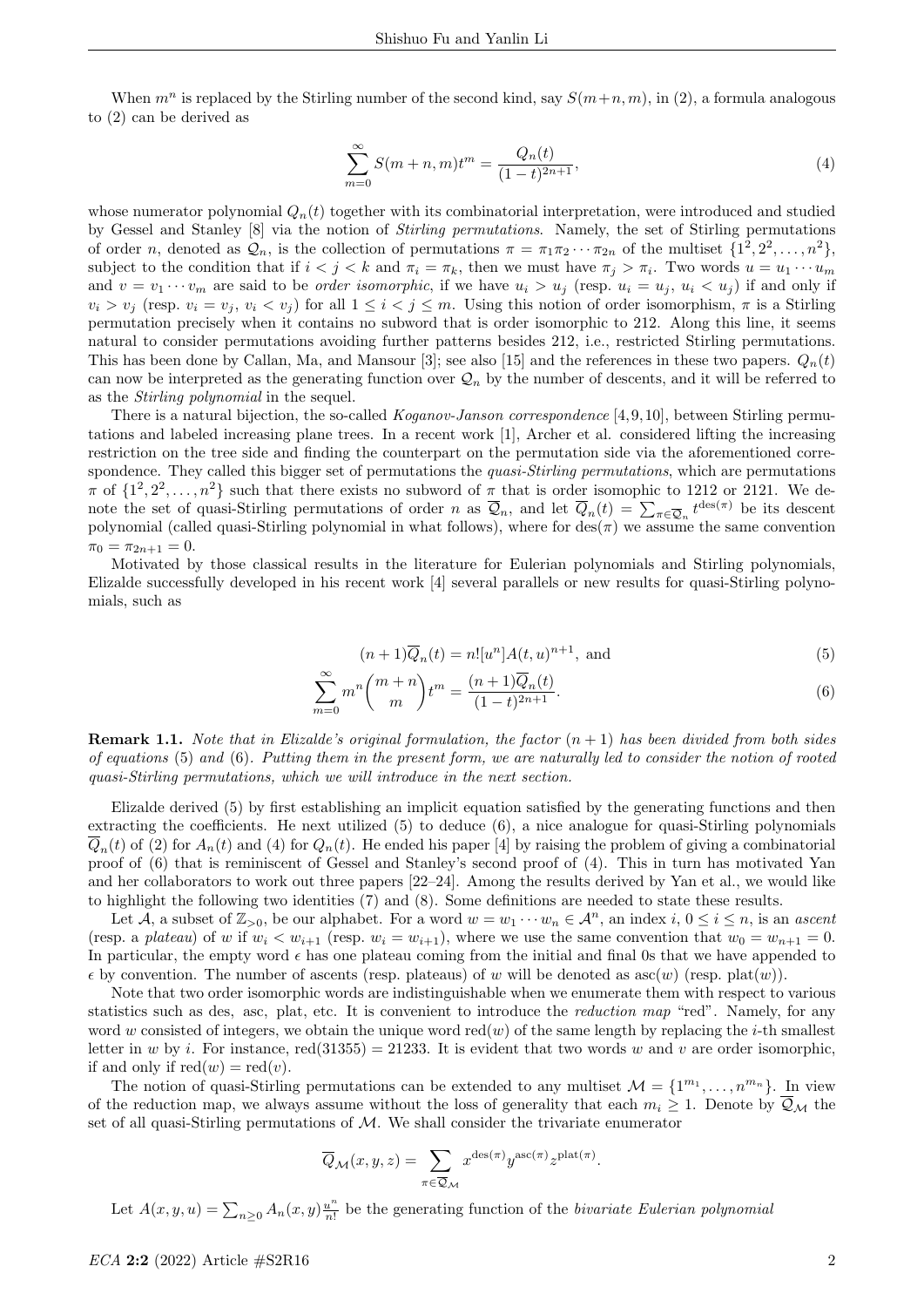$$
A_n(x,y) = \sum_{\pi \in \mathfrak{S}_n} x^{\text{des}(\pi)} y^{\text{asc}(\pi)}
$$

Yan, Yang, Huang and Zhu derived in [23, Coro. 1.5] the following identity connecting  $\overline{Q}_M(x, y, z)$  with  $A(x, y, u)$ .

**Theorem 1.1.** Let  $M = \{1^{m_1}, 2^{m_2}, \ldots, n^{m_n}\}$  with  $M = m_1 + \cdots + m_n$ . We have

$$
(M - n + 1)\overline{Q}_{\mathcal{M}}(x, y, z) = n![u^{n}](A(x, y, u) - 1 + z)^{M - n + 1}.
$$
\n(7)

.

Note that setting  $m_1 = m_2 = \cdots = m_n = k$  in (7) recovers Elizalde's result [4, Eq. (22)] for k-quasi-Stirling permutations, which further reduces to  $(5)$  in the case of  $k = 2$ . Moreover, we remark again that the original form of (7) in [23] (as well as the form of (8) below in [24]) divides the factor  $M - n + 1$  from both sides of the equation. This distinction, albeit cosmetic when viewed algebraically, leads us to a completely different combinatorial approach from that of [23]. Relying on the insight we gained from this new bijective proof of Theorem 1.1, we are able to give a new bijective proof of the following Carlitz type identity for  $\overline{Q}_{\mathcal{M}}(t) := \overline{Q}_{\mathcal{M}}(t, 1, 1)$ , which first appeared as Theorem 1.2 in Yan and Zhu's paper [24].

**Theorem 1.2.** Let  $M = \{1^{m_1}, 2^{m_2}, \ldots, n^{m_n}\}$  with  $M = m_1 + \cdots + m_n$ . We have

$$
\sum_{m\geq 0} {M-n+m \choose m} m^n t^m = \frac{(M-n+1)\overline{Q}_{\mathcal{M}}(t)}{(1-t)^{M+1}}.
$$
 (8)

The third main result of this paper, which also follows from our proof of  $(7)$ , is the following partial  $\gamma$ -positive expansion for  $\overline{Q}_M(x, y, z)$ .

**Theorem 1.3.** For any multiset  $\mathcal{M} = \{1^{m_1}, 2^{m_2}, \ldots, n^{m_n}\}$  with  $M = m_1 + \cdots + m_n$ , the polynomial  $\overline{Q}_{\mathcal{M}}(x, y, z)$ is partial  $\gamma$ -positive and has the expansion

$$
\overline{Q}_{\mathcal{M}}(x,y,z) = \sum_{i=0}^{M-n} z^i \sum_{j=1}^{\lfloor \frac{M+1-i}{2} \rfloor} \gamma_{\mathcal{M},i,j}(xy)^j (x+y)^{M+1-i-2j}, \tag{9}
$$

where

$$
\gamma_{\mathcal{M},i,j} = \#\{\pi \in \overline{\mathcal{Q}}_{\mathcal{M}} : \text{plat}(\pi) = i, \ \text{sd}(\pi) = j, \ \text{dsd}(\pi) = 0\}.
$$
\n(10)

Note that the nonnegativity of the coefficients  $\gamma_{\mathcal{M},i,j}$  was previously conjectured by Lin, Ma, and Zhang [11], and was first confirmed by Yan, Huang, and Yang [22]. In that same paper, Yan et al. also provided a combinatorial interpretation of  $\gamma_{\mathcal{M},i,j}$  that is different from the one we give here in (10). The meaning of partial  $\gamma$ -positivity and the definitions of the *sibling descent* and *double sibling descent* (denoted respectively as sd and dsd in (10)) will be introduced in the final section, where Theorem 1.3 will be proved as well.

For the rest of the paper, we first introduce in section 2 certain vertex and edge labeled trees, as well as the notion of rooted quasi-Stirling permutations of general multisets. These two kinds of combinatorial objects are in natural bijection with each other. Building on this bijection, we present new bijective proofs of Theorems 1.1 and 1.2 in section 3.

### 2. VE-labeled trees

Recall that the Koganov-Janson correspondence mentioned in the introduction links Stirling permutations with labeled increasing plane trees, where the labels are placed on every edge. On the other hand, Yan et al. utilized certain vertex-labeled plane trees in both of their papers [23, 24]. For our purpose, it is convenient to consider certain plane rooted trees where both vertices and edges are labeled. The main goal of this section is to introduce this new tree model and the rooted quasi-Stirling multipermutations. We should remark that the use of this tree model could be bypassed entirely, but we believe that making use of it enhances the readability and makes several terminologies self-explanatory.

All the trees considered in this paper (ordered or unordered) will be rooted. Each non-root vertex, say  $v$ , in a tree T has a unique vertex connected to it that is the closest vertex to v on the path from v to the root of T. We call this unique vertex the parent of v, and denote it as  $p_T(v)$ , or simply  $p(v)$  when the tree (or the graph) under consideration is clear from the context. v is then called a *child* of  $p(v)$ . Two vertices are called siblings if they share the same parent, and the two edges connecting them to this parent are said to be *sibling* edges of each other as well. Take the tree in Fig. 1 for example, the labeled vertices 10 and 11 are siblings with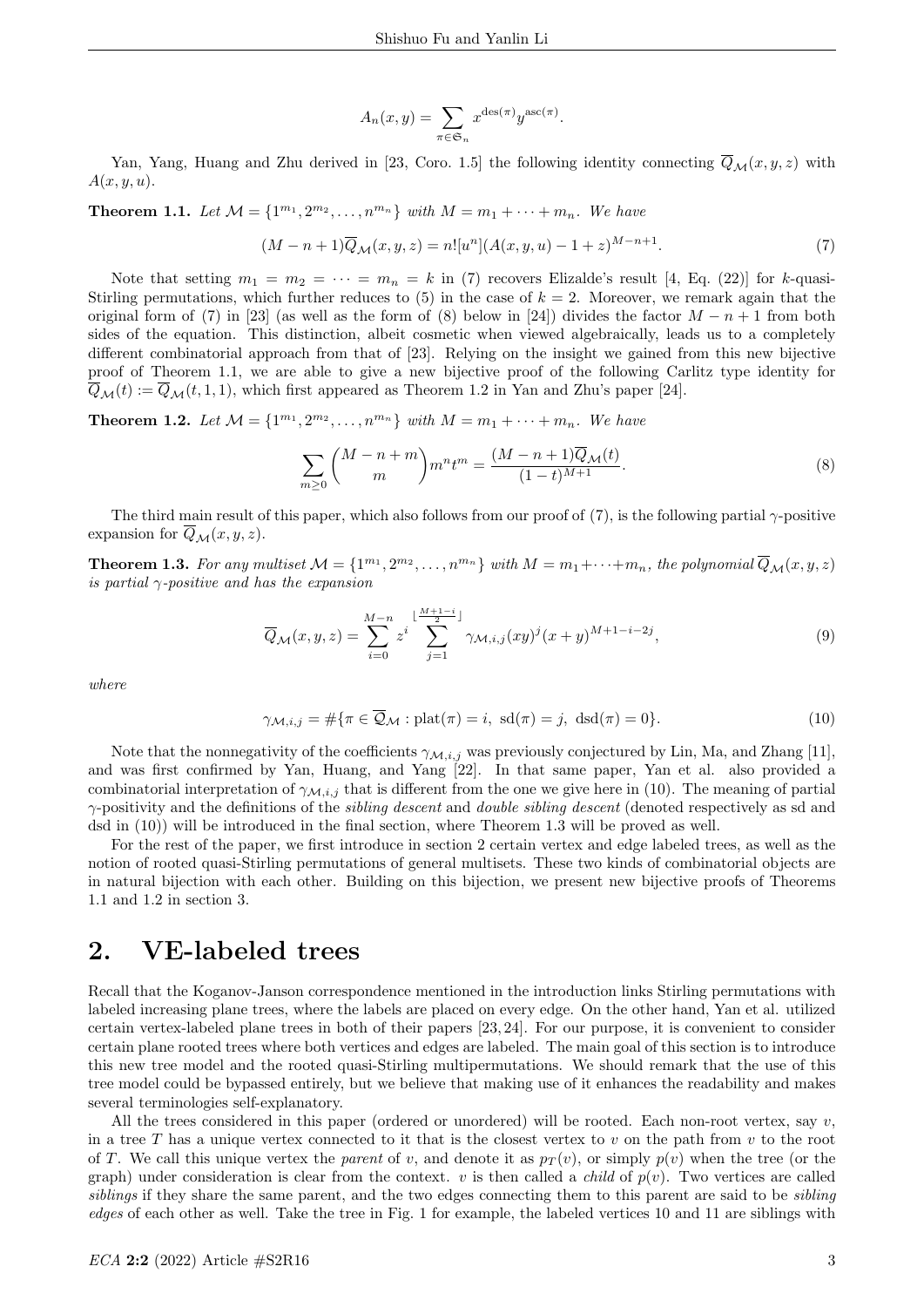the vertex 8 being their common parent. The vertices 9 and  $s<sub>6</sub>$  are also siblings of each other, where the use of  $s<sub>6</sub>$  will be explained in Definition 2.1. All edges in a tree are thought of as pointing towards the root so that the edge  $\vec{uv}$  is said to be starting at u and ending at v, and the tree itself is viewed as a directed graph. For instance, the edge labeled 2 in Fig. 1 starts at vertex 1 and ends at vertex 9. We are now ready to give the first key definition of this paper. Recall that  $\chi(S) = 1$  if the statement S is true and  $\chi(S) = 0$  otherwise.

**Definition 2.1.** Given any multiset  $M = \{1^{m_1}, \ldots, n^{m_n}\}\$  with  $M = m_1 + \cdots + m_n$ , we denote  $\mathcal{T}_{\mathcal{M}}$  the set of vertex and edge labeled trees (abbreviated as VE-labeled trees in what follows) over M. These are plane rooted trees with  $M - \sum_{1 \leq i \leq n} \chi(m_i > 1)$  edges that satisfy the following conditions.

1. The labels of vertices are all distinct and form precisely the set  $[M - n]_0 \bigcup S_{\mathcal{M}}$ , where

 $[M - n]_0 := \{0, 1, 2, \dots, M - n\}, \text{ and } S_{\mathcal{M}} := \{s_i : m_i = 1\}.$ 

We use letter s with subscript i, so that the label i from  $[M - n]_0$  and the singleton  $i \in \mathcal{M}$  could be distinguished.

- 2.  $S_M$  is called the set of singletons of M. A vertex receives a label  $s_i \in S_M$  if and only if it is a leaf which starts an edge that has label i.
- 3. Every edge receives a unique label form the multiset  $\mathcal{M} \setminus \{i \in [n] : m_i > 1\}$ . Edges with the same label must be adjacent sibling edges.
- 4. The integer-labeled vertices and the labels of edges starting at them are compatible in the following sense. For edges with the same label, their starting vertices are increasingly labeled from left to right. For two edges labeled  $e_1$  and  $e_2 \neq e_1$ ) that start at vertices with integer labels  $v_1$  and  $v_2$  respectively, we must have that  $e_1 < e_2$  if and only if  $v_1 < v_2$ .

The trees in  $\mathcal{T}_M$  whose roots are labeled as 0 are said to be regular. They form a subset which we denote as  $\mathcal{T}_M^0$ .

The reader is encouraged to use the tree in Fig. 1, whose labels of all the vertices have been colored blue, to check all the conditions in Definition 2.1.

**Remark 2.1.** It should be pointed out that as a consequence of condition  $(4)$ , once we fix the label of the root, the labeling of all the edges implies uniquely the eligible labeling for the vertices and vice versa. Especially in the case of  $\mathcal{M} = \{1^2, 2^2, \ldots, n^2\}$ , i.e., the original quasi-Stirling permutations as introduced by Archer et al. [1], there is a one-to-one correspondence between the vertex-labels and edge-labels (although an obvious shift of values is needed when the root is not at 0). In that case, the labels of vertices are indeed redundant and once they are dropped we get back to the edge-labeled trees used by Elizalde  $\mathcal{A}$ . However, in our situation with general multiset M, it makes our later constructions of bijections easier by labeling vertices as well.



Figure 1: The VE-labeled tree T corresponding to  $\phi(T) = 78212867447993355397$ 

**Definition 2.2.** Given a tree  $T \in \mathcal{T}_M$  whose root is labeled r, we call the correspondence between edge labels and vertex labels the r-coding of the multiset M. More generally, any graph whose edge labels and vertex labels are linked in the same way as r-coding is said to be consistent with r-coding.

This r-coding can be described explicitly. Namely, we first line up integers in  $M$  increasingly from left to right (integers of the same value are distinguished by the subscripts), and encode them one-by-one as  $0, 1, \ldots, r 1, r+1, \ldots, M-n$ , skipping the first copy of each integer (including those singletons), then we encode the singleton *i* by  $s_i$ . For the multiset associated with the tree in Fig. 1, its 0-coding is presented in Table 1. We usually refer to 0-coding as the standard coding of the multiset  $M$  and denote it as c, while the r-coding with  $r \geq 1$  is said to be shifted and denoted as  $c_r$ .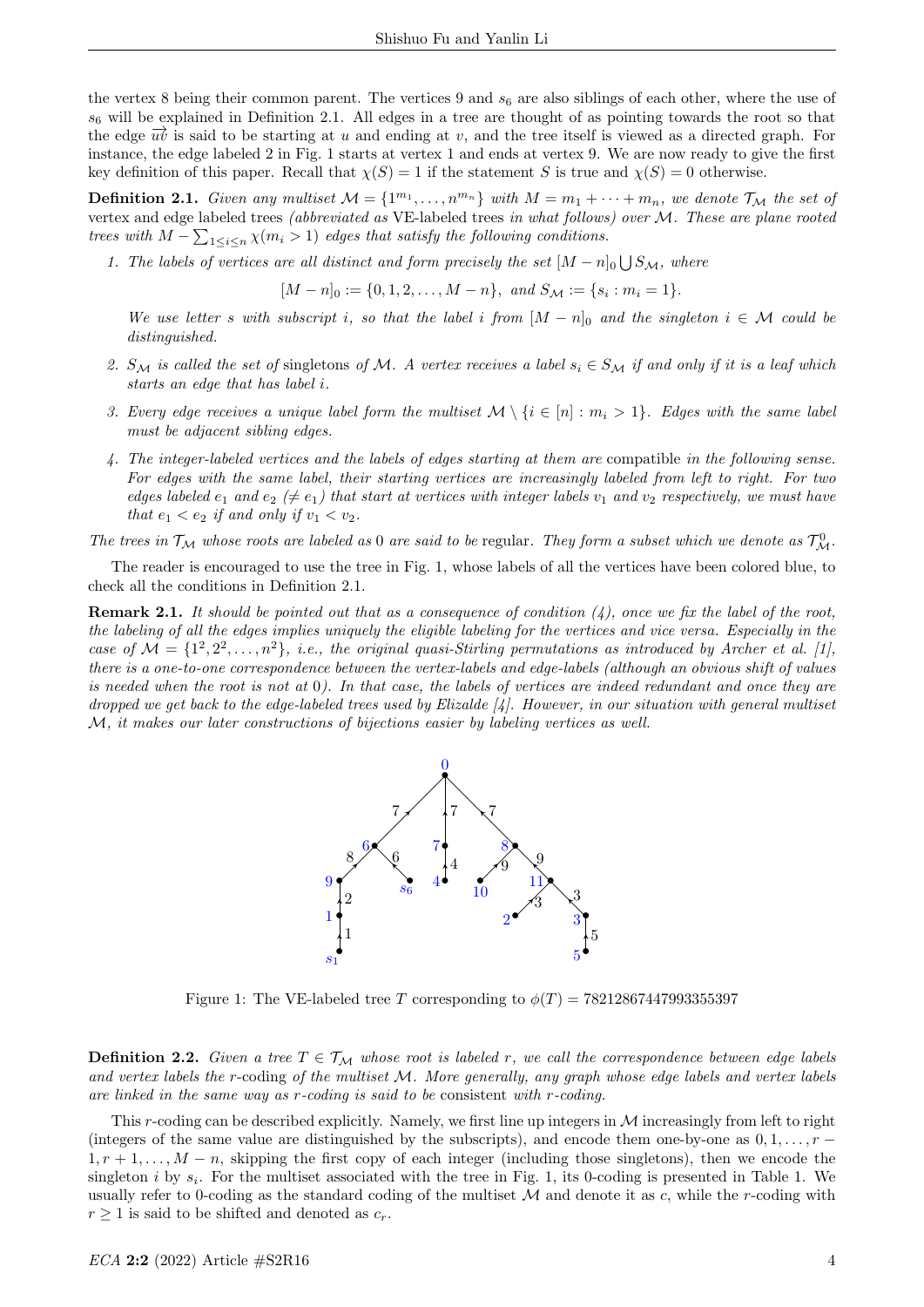**Definition 2.3.** Two vertices having the same preimage under the map  $c_r$  are said to be congruent with respect to r-coding.

For example in Table 1, vertices labeled 6, 7, 8 are all congruent with respect to 0-coding.

|              |  |  |                                                                 |  |  |                                                         |  |  |  | $1 \mid 2_1 \mid 2_2 \mid 3_1 \mid 3_2 \mid 3_3 \mid 4_1 \mid 4_2 \mid 5_1 \mid 5_2 \mid 6 \mid 7_1 \mid 7_2 \mid 7_3 \mid 7_4 \mid 8_1 \mid 8_2 \mid 9_1 \mid 9_2 \mid 9_3$ |  |
|--------------|--|--|-----------------------------------------------------------------|--|--|---------------------------------------------------------|--|--|--|------------------------------------------------------------------------------------------------------------------------------------------------------------------------------|--|
| $c(i)$ $s_1$ |  |  | $\begin{array}{ c c c c c } \hline 2 & 3 \\ \hline \end{array}$ |  |  | $\begin{array}{ c c c c c } \hline 5 & s_6 \end{array}$ |  |  |  |                                                                                                                                                                              |  |

Table 1: The 0-coding of the multiset  $\mathcal{M} = \{1, 2^2, 3^3, 4^2, 5^2, 6, 7^4, 8^2, 9^3\}.$ 

According to Definition 2.1, each integer in  $[M - n]_0$  could be used as the root label. Aside from 0, these are precisely the images of the non-first copies of non-singletons in  $M$ , under the standard coding function  $c$ . This observation gives rise to the following definition, which defines the object in the title of this paper.

**Definition 2.4.** Given any multiset  $M = \{1^{m_1}, \ldots, n^{m_n}\}\$  with  $M = m_1 + \cdots + m_n$ , we denote  $\mathcal{R}_M$  the set of pairs  $(\pi, k_j)$ , where  $\pi \in \overline{Q}_\mathcal{M}$  and either  $k_j = 0$ , or  $k_j$  is the j-th copy of k for certain  $1 \leq k \leq n$  and  $2 \leq j \leq m_k$ . We call the pair  $(\pi, k_j)$  a quasi-Stirling multipermutation of M rooted at  $k_j$ , and it can be succinctly represented by underlining the j-th (counting from left to right) copy of k in  $\pi$ . The special case of  $k_j = 0$  can be thought of as either unrooted or rooted at  $\pi_{M+1} = 0$ .

**Remark 2.2.** It is clear that  $\mathcal{Q}_M$  can be naturally embedded in  $\mathcal{R}_M$ , corresponding to those pairs with  $k_j = 0$ . Further note that due to the condition  $2 \leq j \leq m_k$ , there are exactly  $M - n + 1$  (including the choice of 0) choices for  $k_i$ , once the permutation  $\pi$  is given. Thus we see immediately that

$$
|\mathcal{R}_{\mathcal{M}}| = (M - n + 1)|\overline{\mathcal{Q}}_{\mathcal{M}}|,\tag{11}
$$

which is precisely the sum of coefficients for the left hand side of  $(7)$ .

Note that underlining an entry of  $\pi$  does not affect the numbers of descents, ascents, and plateaus of  $\pi$ , so these three statistics extend to the pair  $(\pi, k_j)$ . In order to enumerate rooted quasi-Stirling multipermutations with respect to the statistics des, asc, and plat using VE-labeled trees, we recall the following definitions from [4].

Define the number of cyclic descents and cyclic ascents of a sequence of nonnegative integers  $\pi = \pi_1 \pi_2 \dots \pi_r$ to be

$$
\mathrm{cdes}(\pi) = |\{i \in [r] : \pi_i > \pi_{i+1}\}|, \text{ and } \mathrm{casc}(\pi) = |\{i \in [r] : \pi_i < \pi_{i+1}\}|,
$$

respectively, with the convention  $\pi_{r+1} = \pi_1$  (not the usual convention  $\pi_{r+1} = 0$ ). So for example cdes(31221) = 2 while  $des(31221) = 3$ .

Let  $T \in \mathcal{T}_\mathcal{M}$  and let v be a vertex of T. Suppose the edges between v and its children are labeled  $a_1, a_2, \ldots, a_d$ from left to right, and the edge between v and its parent, if any, is labeled as b. If v is the root, define  $cdes(v)$ (resp. casc(v)) to be des $(a_1 \ldots a_d)$  (resp. asc $(a_1 \ldots a_d)$ ). Otherwise, cdes(v) = cdes( $ba_1 \ldots a_d$ ) (resp. casc(v) =  $\csc(ba_1 \ldots a_d)$ . Next, define the numbers of cyclic descents and cyclic ascents of T to be

$$
cdes(T) = \sum_{v} cdes(v), \text{ and } casc(T) = \sum_{v} casc(v),
$$

respectively, where both sums range over all the vertices v of T. Finally, define leaf<sup>\*</sup>(T) to be the number of integer-labeled leaves of T.

We are now ready for the main result of this section, which can be viewed as the first step towards proving (7) bijectively. The reader is invited to use the tree in Fig. 1 as one example of the bijection  $\phi$  constructed below.

**Theorem 2.1.** There exists a bijection  $\phi : \mathcal{T}_M \to \mathcal{R}_M$ , which induces a bijection between  $\mathcal{T}_M^0$  and  $\overline{\mathcal{Q}}_M$ . Moreover, if  $(\pi, k_i) = \phi(T)$ , then we have

$$
\operatorname{cdes}(T) = \operatorname{des}(\pi),\tag{12}
$$

$$
casc(T) = asc(\pi),\tag{13}
$$

$$
leaf^*(T) = plat(\pi). \tag{14}
$$

Proof. Given a tree  $T \in \mathcal{T}_\mathcal{M}$ , we explain how to construct its image  $(\pi, k_j)$  under  $\phi$ . We consider two cases according to the label of the root of T.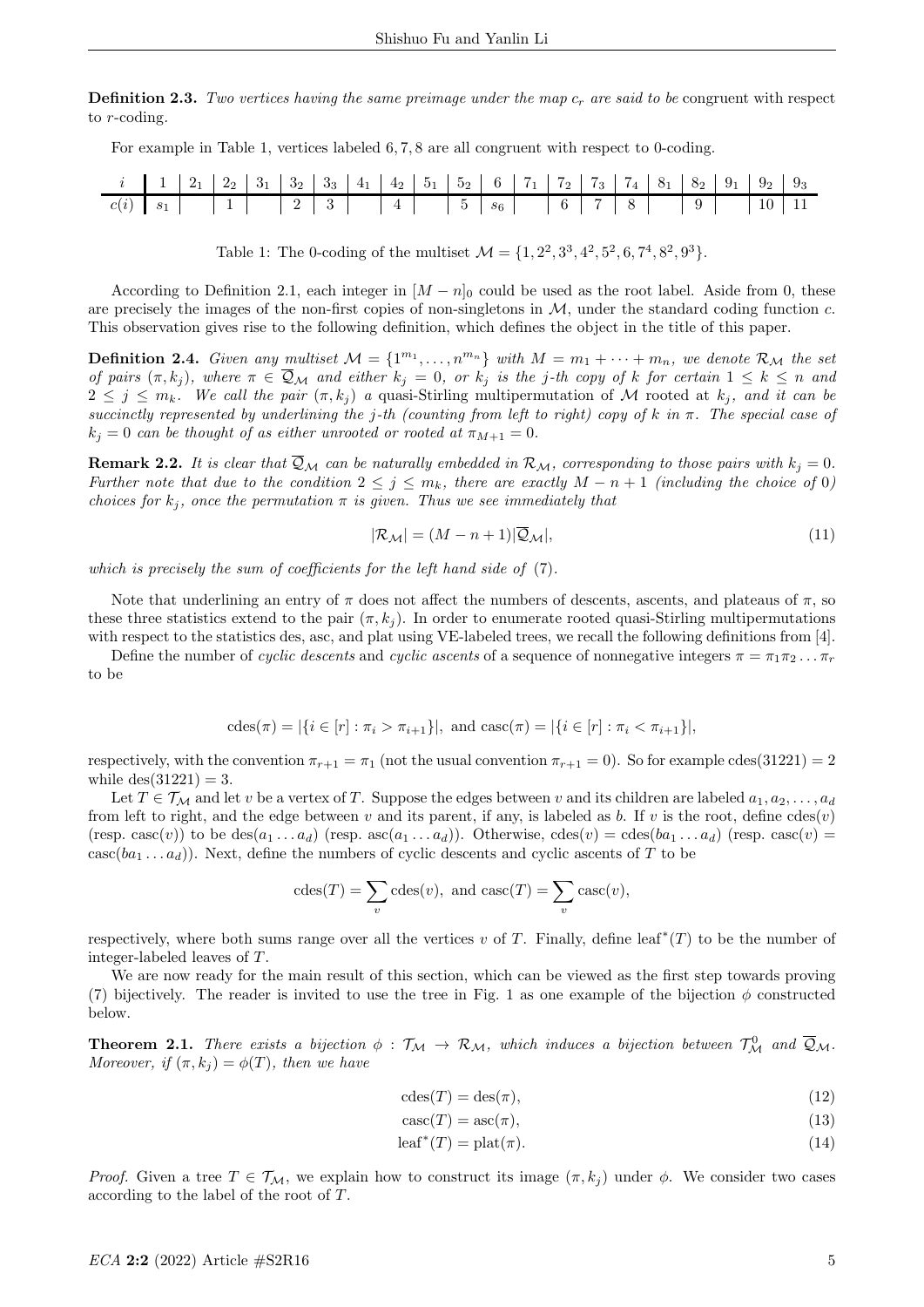- Case I.  $T \in \mathcal{T}_{\mathcal{M}}^0$ , i.e., the root of T is labeled 0. In this case, let the image be  $\phi(T) = (\pi, 0)$ , where the multipermutation  $\pi$  is constructed as follows. We traverse the edges of T by following a depth-first walk from left to right (also known as the preorder traversal). Namely, starting from the root, we go to the leftmost child and explore that branch recursively, return to the root, then move on to the next child, and so on (see [19, Fig. 5-14] for a pictorial illustration). Recording the edge labels as they are traversed produces a word w, which is not our final output  $\pi$  yet. For each consecutively repeated pair as in w, we make the following adjustments accordingly.
	- i If this pair records labels from two edges that were tranversed consecutively (these two edges must be ending at the same vertex), replace aa with a.
	- ii If this pair records the same edge being tranversed twice consecutively, and this edge starts at a singleton-labeled leaf, replace aa with a.
	- iii If this pair records the same edge being tranversed twice consecutively, and this edge starts at an integer-labeled leaf, keep aa as is.

The new word we get after these adjustments is taken to be the multipermutation  $\pi$ . Recall that the tree T has  $M-\sum_{1\leq i\leq n}\chi(m_i>1)$  edges. The following calculation of the length of  $\pi$  reflects the adjustments and verifies that  $\pi$  indeed is a permutation of the multiset M. The fact that  $\pi$  is quasi-Stirling is guaranteed by the condition (3) in Definition 2.1.

$$
2(M - \sum_{1 \le i \le n} \chi(m_i > 1)) - \sum_{1 \le i \le n} \chi(m_i = 1) - \sum_{1 \le i \le n} (m_i - 2)\chi(m_i > 1)
$$
  
= 2M - \sum\_{1 \le i \le n} m\_i = M.

Case II. The root of T is labeled  $r \in [M - n]$ . Apply the same preorder traversal of the edges of T as in case I to get the multipermutation  $\pi$ . Next, set  $k_j = c^{-1}(r)$ , the preimage of r under the standard coding function c of M. This gives us the image  $\phi(T) = (\pi, k_i)$ .

Conversely, if we are given a rooted quasi-Stirling multipermutation  $(\pi, k_i)$ , we first reverse the tree traversal process to get the edge labeled tree T from  $\pi$ , then use the standard coding function to get the root label  $c(k_j)$ . This root label, together with the edge labels of  $T$ , is sufficient for us to deduce the remaining vertex labels for T (see Remark 2.1). Hence  $\phi$  is seen to be a bijection.

Next, to verify (12) and (13), we carry out a case-by-case discussion on the types of descents (resp. ascents) appearing in  $\pi$ , analogous to the proof of Lemma 2.1 in [4]. The details are omitted.

Finally, (14) follows from the discussion of three cases i, ii, iii of pair aa in the transition from w to  $\pi$  in Case I above, since the only situation that a plateau is preserved as we adjust w to get  $\pi$ , is the case iii, which happens exactly when an integer-labeled leaf is traversed.  $\Box$ 

## 3. Bijective proofs of Theorems 1.1 and 1.2

In this section, we give a new bijective proof of Theorem 1.1. This approach is also applicable to  $(8)$ , giving us a unified treatment of both Theorems 1.1 and 1.2.

We begin by analyzing the right hand side of (7). For a vector  $\mathbf{a} = (a_1, a_2, \dots, a_l) \in \mathbb{N}^l$  consisting of l nonnegative integers, we define the following two statistics:

$$
|\mathbf{a}| = a_1 + a_2 + \dots + a_l,
$$
  

$$
|\mathbf{a}|_0 = |\{1 \le i \le l : a_i = 0\}|.
$$

Denoting  $k := M - n + 1$  in the right hand side of (7), we have

$$
n![u^n](A(x,y,u)-1+z)^k = \sum_{\mathbf{a}\in\mathbb{N}^k,\ |\mathbf{a}|=n} {n \choose a_1,\dots,a_k} z^{|\mathbf{a}|_0} \prod_{1 \le i \le k,\ a_i>0} A_{a_i}(x,y)
$$

$$
= \sum_{\Pi \in \mathcal{B}_{n,k}} x^{\text{des}(\Pi)} y^{\text{asc}(\Pi)} z^{\text{emp}(\Pi)}, \tag{15}
$$

where  $\mathcal{B}_{n,k}$  is the set of partitions  $\Pi$  of  $[n]$  into k (possibly empty) blocks, such that each block itself is written as a permutation of the integers it contains. Moreover, the permutation statistics des, asc, and plat naturally extend to  $\mathcal{B}_{n,k}$ . Namely, for  $\Pi = (\pi^{(0)}, \ldots, \pi^{(k-1)})$ , we let

$$
\text{des}(\Pi) = \sum_{i=0}^{k-1} \text{des}(\pi^{(i)}), \ \text{asc}(\Pi) = \sum_{i=0}^{k-1} \text{asc}(\pi^{(i)}), \ \text{emp}(\Pi) = \sum_{i=0}^{k-1} \text{plat}(\pi^{(i)}).
$$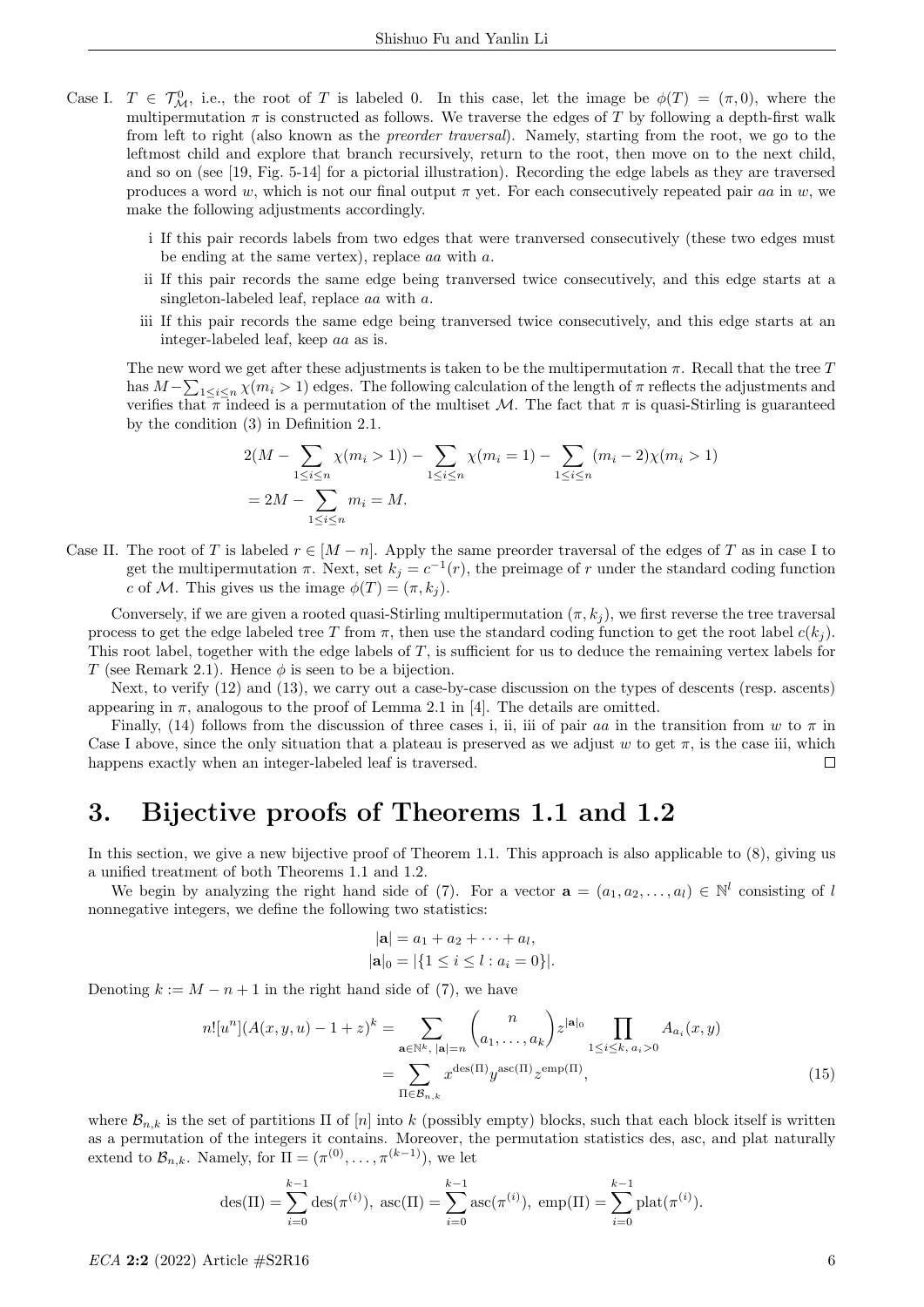Recalling the convention that only the empty permutation  $\epsilon$  has one plateau, we see that emp( $\Pi$ ) is effectively the number of empty blocks in Π.

Combining (11), Theorem 2.1, and (15), it is clear that Theorem 1.1 is equivalent to the following identity:

$$
\sum_{T \in \mathcal{T}_{\mathcal{M}}} x^{\text{cdes}(T)} y^{\text{casc}(T)} z^{\text{leaf}^*(T)} = \sum_{\Pi \in \mathcal{B}_{n,k}} x^{\text{des}(\Pi)} y^{\text{asc}(\Pi)} z^{\text{emp}(\Pi)}.
$$
(16)

Ideally, one would expect a bijection from  $\mathcal{T}_{\mathcal{M}}$  to  $\mathcal{B}_{n,k}$  which transforms the triple statistics (cdes, casc, leaf<sup>\*</sup>) over trees to (des, asc, emp) over partitions. This is unfortunately not the case with our bijection Ψ constructed in the next theorem. For instance, the tree T in Fig. 1 has  $\text{cdes}(T) = 8$ , while its image  $\Psi(T) = \Pi$  has  $\text{des}(\Pi) = 9$ . Nonetheless, this bijection works well when we consider trees and partitions in their equivalence classes, not individually.

Two VE-labeled trees T and T' in  $\mathcal{T}_{\mathcal{M}}$  are said to be equivalent, denoted as  $T \sim T'$ , if for each vertex label  $0 \leq i \leq k-1 = M-n$ , the (labeled) edges ending at i in T' are just rearrangements of the edges ending at i in T. All trees equivalent to a given tree T form an equivalence class, denoted as  $[T]$ . Analogously, two partitions  $\Pi, \Pi' \in \mathcal{B}_{n,k}$  are said to be equivalent, if the *i*-th block (written as a permutation) in  $\Pi'$  is a rearrangement of the *i*-th block in Π, for  $0 \le i \le k-1$ . The equivalence class containing Π is denoted as [Π].

**Theorem 3.1.** Let  $M = \{1^{m_1}, \ldots, n^{m_n}\}$  with  $M = m_1 + \cdots + m_n$  and  $k = M - n + 1$ . There is a bijection  $\Psi : \mathcal{T}_M \to \mathcal{B}_{n,k}$ , such that if  $\Pi = \Psi(T)$ , then we have

$$
\sum_{T' \in [T]} x^{\operatorname{cdes}(T')} y^{\operatorname{casc}(T')} z^{\operatorname{leaf}^*(T')} = \sum_{\Pi' \in [\Pi]} x^{\operatorname{des}(\Pi')} y^{\operatorname{asc}(\Pi')} z^{\operatorname{emp}(\Pi')}.
$$
\n(17)

Consequently, equations (16) and (7) hold in turn.

As it turns out, the construction of the bijection  $\Psi$  is irrelevant to either the orders between sibling edges of the trees in  $\mathcal{T}_{\mathcal{M}}$ , or the orders between integers inside the same block of the partitions in  $\mathcal{B}_{n,k}$ . The proof of Theorem 3.1 thus hinges on its unordered version. We make this precise by first giving the following two definitions.

**Definition 3.1.** For any given multiset M, let  $UT_{\mathcal{M}}$  denote the set of unordered VE-labeled trees over M. These are trees satisfying all conditions  $(1)-(4)$  in Definition 2.1, except that we ignore the orders between sibling edges. Similarly, let  $UB_{n,k}$  denote the set of usual set partitions of [n] into k (possibly empty) blocks, *i.e.*, each block is viewed as a subset, not a permutation as in  $\mathcal{B}_{n,k}$ .

**Definition 3.2.** For any given multiset  $\mathcal{M} = \{1^{m_1}, \ldots, n^{m_n}\},$  let  $\mathcal{G}_\mathcal{M}$  denote the set of regular graphs over M. These are directed and VE-labeled plane graphs satisfying all the labeling conditions  $(1)-(4)$  in Definition 2.1, and vertex  $0$  has outdegree  $0$ , while all other vertices have outdegree 1. The unordered (i.e., ignoring the orders between sibling edges) regular graphs over  $M$  form a set denoted as  $\mathcal{UG}_M$ .

**Remark 3.1.** Note that  $\mathcal{T}_{\mathcal{M}} \cap \mathcal{G}_{\mathcal{M}} = \mathcal{T}_{\mathcal{M}}^0$ . Moreover, a key feature of the regular graphs over M, is that they are consistent with the 0-coding of  $M$ . Therefore, for the sake of simplicity, we shall only label the vertices when we draw a regular graph (such as the graph in Fig. 2 and the third graph in Fig. 3), as long as the underlying multiset M is given.

**Theorem 3.2.** Let  $M = \{1^{m_1}, \ldots, n^{m_n}\}$  with  $M = m_1 + \cdots + m_n$  and  $k = M - n + 1$ . There is a three-way correspondence

$$
U\mathcal{T}_{\mathcal{M}} \xrightarrow{\psi_1} U\mathcal{G}_{\mathcal{M}} \xrightarrow{\psi_2} U\mathcal{B}_{n,k},\tag{18}
$$

where both  $\psi_1$  and  $\psi_2$  are bijections. Moreover, suppose  $T \in \mathcal{UT}_\mathcal{M}$ ,  $G = \psi_1(T) \in \mathcal{UG}_\mathcal{M}$ , and  $\Pi = \psi_2(G) \in$  $UB_{n,k}$ , then for each  $i \in [M - n]_0$ , the following three sets are equinumerous:

- 1. the edges with distinct labels ending at vertex labeled  $i$  in  $T$ :
- 2. the edges with distinct labels ending at vertex labeled i in G;
- 3. the integers contained in the block  $\pi^{(i)}$  of  $\Pi$ .

*Proof.* We start with the easier map  $\psi_2 : \mathcal{UG}_\mathcal{M} \to \mathcal{UB}_{n,k}$ . For any function, say  $f : A \to B$ , with A and B being finite sets, there are two natural ways of representing f, other than listing out  $f(i)$  for each  $i \in A$ . The first way is to draw the graph of f, say  $G_f$ , which is a directed graph with vertex set  $A \cup f(A)$  and directed edges  $i \to f(i)$ . The second way is to write out all the preimages  $f^{-1}(j)$  for each  $j \in B$ , as a set partition, say  $\Pi_f$ , of A into |B| blocks. For our purpose, the function playing this pivotal role is the parent function

$$
p = p_G : [M - n] \cup S_{\mathcal{M}} \to [M - n]_0
$$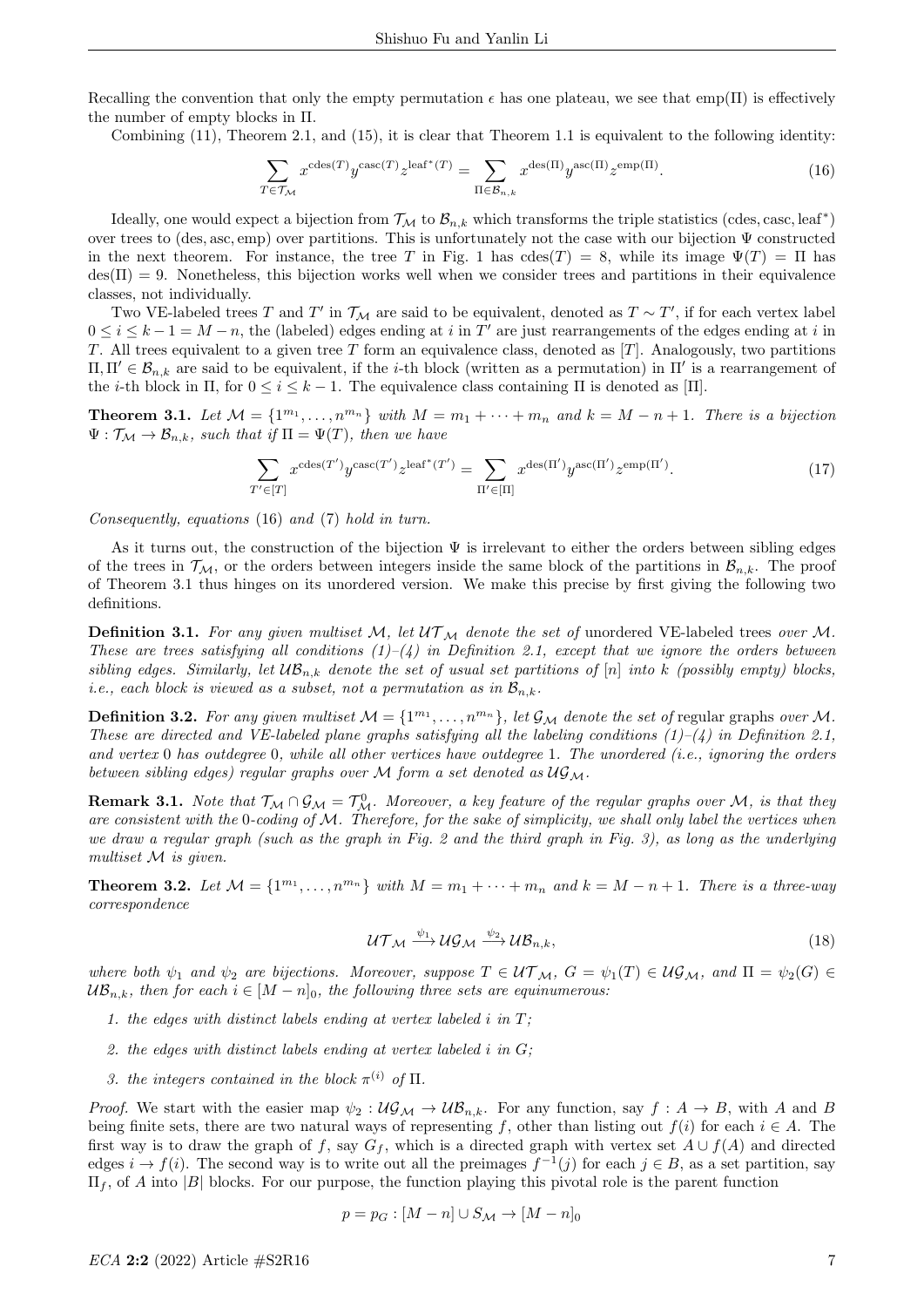associated with any given regular graph G, which sends every vertex labeled either as integers from  $[M - n]$  or as singletons from  $S_M$ , to its uniquely found parent (since G is regular, every nonzero vertex has outdegree 1) whose label is from  $[M - n]_0$ . Now we can define the map  $\psi_2$  as the composition of the following three maps. Take any  $G \in \mathcal{UG}_\mathcal{M}$ , we have

$$
G \to p \to \Pi_p \to \Pi := \psi_2(G),
$$

where the first map sends G to its associated parent function  $p$ , and the second map represents  $p$  as a set partition  $\Pi_p$ , the third map then uses the 0-coding of M to rewrite the integers contained in each block of  $\Pi_p$ as their preimages under c (repeated edge labels written only once), giving us a unique partition  $\Pi$  of  $[n]$  into k blocks. An example of the map  $\psi_2$  showing all three intermediate maps can be found in Fig. 2, where empty blocks are denoted by  $\epsilon$  and blocks are separated by /. Since each step is invertible,  $\psi_2$  is indeed a bijection. The equinumerosity between sets (2) and (3) should be clear from the construction of  $\psi_2$ .

$$
G = \begin{pmatrix} 0 & 0 \\ 0 & \frac{i}{p(i)} & 0 & 0 & 3 & 3 \\ 0 & 0 & 0 & 3 & 3 \end{pmatrix} \rightarrow 1, 2 \neq i \in \{-\epsilon \mid s_2, 3 \rightarrow 1 \mid \epsilon \mid \epsilon \mid 2, 3 = \psi_2(G)
$$

Figure 2: The transformation from G to  $\psi_2(G)$  with the given multiset  $\mathcal{M} = \{1^3, 2, 3^2\}$ 

Next, we proceed to construct  $\psi_1$ . Given a tree  $T \in \mathcal{UT}_\mathcal{M}$ , if its root is labeled 0, then it is already regular, in which case the map  $\psi_1$  is the identity map, i.e.,  $\psi_1(T) := T$ . Otherwise, suppose the root of T is labeled r, for certain  $1 \le r \le M - n$ . We transform T to a regular graph G, whose features in contrast with T are summarized in the following table. For each singleton vertex, say  $s_i \in S_{\mathcal{M}}$ , it is fixed throughout the whole construction of G, meaning that the parent of  $s_i$  in T remains the parent of  $s_i$  in G. For a non-singleton vertex, its parents in T and in G may or may not be the same. The details are contained in the following two main steps.

|                   | consistent with $\vert$ outdegree of vertex $0 \vert$ outdegree of vertex r |  |
|-------------------|-----------------------------------------------------------------------------|--|
| $r\text{-coding}$ |                                                                             |  |
| $0$ -coding       |                                                                             |  |

Table 2: The comparison between T and  $\psi_1(T) = G$ 

Step 1) In this step, we construct an intermediate graph  $\tilde{G}$ . The idea is to choose a unique representative, called the anchor, from each congruence class (see Definition 2.3) of vertices in  $T$  with respect to  $r$ -coding. Going from  $T$  to  $G$ , the anchor vertices are all fixed, while other vertices may have to change their parents. More precisely, let

$$
A_T := \{i \in [M - n]_0 : \text{if } j \text{ is congruent to } i \text{ with respect to } r\text{-coding, then } i \leq j\} \cup S_{\mathcal{M}}
$$

be the set of anchor vertices of  $T$ . Note that in particular, the root vertex  $r$  is always an anchor (since there exist no other vertices that are congruent to  $r$ ), so is the vertex 0 (since it is the smallest label in value). Moreover, each congruence class with respect to r-coding contains exactly one anchor, and there are  $n+1$  anchors in total. Now let G be the unique graph with the same vertex set as T, such that the following conditions are satisfied.

- (i)  $p_{\tilde{G}}(s_i) = p_T(s_i)$  for each singleton  $s_i \in S_{\mathcal{M}}$ , and  $p_{\tilde{G}}(0) = p_T(0)$ .
- (ii) The vertices of  $\tilde{G}$  having outdegree 0 are precisely those vertices congruent to r (including r itself) with respect to 0-coding. Note that they must be consecutively labeled, say as  $[\ell, \ell + q] := \{\ell, \ell +$  $1, \ldots, \ell + q$ .
- (iii) For the remaining integer-labeled vertex  $i \in [M n] \setminus [\ell, \ell + q]$ , we have

$$
p_{\tilde{G}}(i) = p_T(j),
$$

where j is the unique integer such that  $j \in A_T$  and j is congruent to i with respect to 0-coding.

Conversely, to go from G back to T, we first realize that  $r = r(T)$  must be a vertex from  $[\ell, \ell + q]$ , i.e., those vertices in  $G$  having outdegree 0. Knowing this is enough to determine the congruence classes with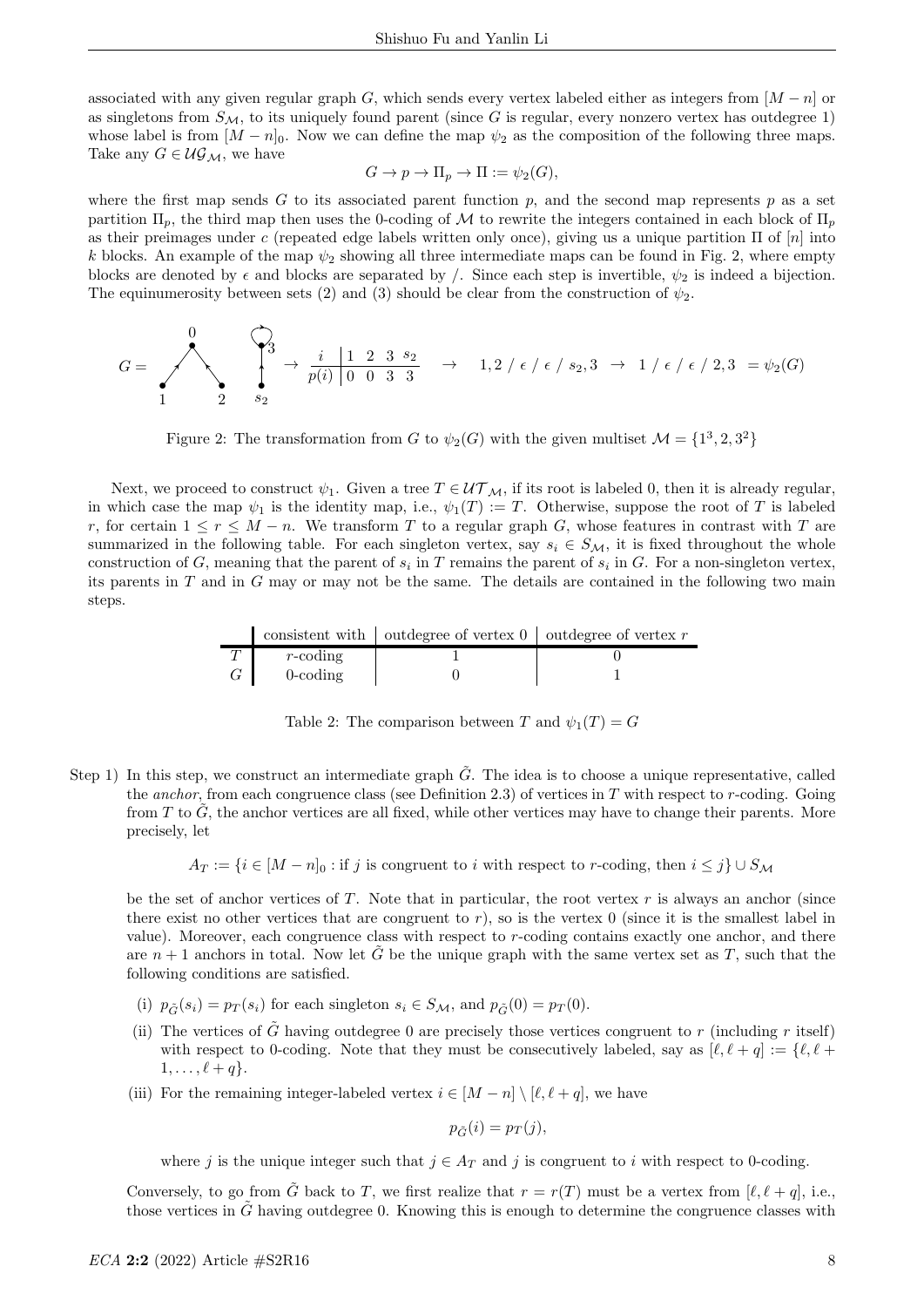respect to r-coding for all vertices in  $[M - n] \setminus [\ell, \ell + q]$ . Next, use the largest labeled vertices in each congruence class (except  $[\ell, \ell + q]$ ) with respect to 0-coding as the anchor vertices, keep their parents unchanged while adjusting the parents of non-anchor vertices so that vertices within the same congruence class (r-coding) become siblings. Now observe that among all vertices in  $[\ell, \ell + q]$ , the one that should be the root r of T is exactly the one currently having  $\ell - 1$  as its descendant. The final step is to make each vertex from  $[\ell, \ell + q] \setminus \{r\}$  a sibling vertex of  $\ell - 1$ , yielding our desired tree T. Hence we see that step 1) is indeed invertible.

- Step 2) In this second step, we make some further adjustments to  $\tilde{G}$  and derive  $G := \psi_1(T)$ . Recall that if  $r = c(a_i)$  is the root of T, then there are  $m_a - 1$  vertices in  $\tilde{G}$  having outdegree 0, as a result of condition (ii) from Step 1). Suppose t is the one that has 0 as its descendant, and let  $0 = v_0 \to v_1 \to \cdots \to v_s = t$ be the path from 0 to t in  $\tilde{G}$ . Now we
	- i) find and relabel the right-to-left minima of the word  $v_0v_1 \cdots v_s$  as

$$
u_0 = v_0 = 0 < u_1 < \dots < u_j = v_s = t;
$$

- ii) delete the edge  $u_i \rightarrow p(u_i)$  for each  $0 \leq i \leq j$ ;
- iii) add the edge  $u_i \rightarrow p(u_{i-1})$  for each  $0 < i \leq j$ .

For example, the path  $0 \to 3 \to 1 \to 5 \to 11 \to 12 \to 8$  becomes 0, the cycle  $3 \to 1 \to 3$ , the loop  $5 \rightarrow 5$ , and the cycle  $11 \rightarrow 12 \rightarrow 8 \rightarrow 11$ . This 3-step operation probably reminds the reader of Foata's first fundamental transformation [13, Chap. 10.2]. Finally, note that each vertex  $v_0, v_1, \ldots, v_s$  along the original path is contained in a different congruence class with respect to 0-coding, so there is a unique way to adjust accordingly the parents of those vertices congruent to certain  $u_i$ , so as to produce a regular graph that we denote as G. Just like Foata's first fundamental transformation is a bijection, it should be clear how to reverse this step 2) and uniquely recover  $\tilde{G}$  from any given regular graph  $G$ .

In conclusion, the map  $\psi_1 : U \mathcal{T}_M \to U \mathcal{G}_M$  consisting of the two steps 1) and 2) above is a bijection that ensures the equinumerosity between the sets (1) and (2). The proof is now completed.  $\Box$ 

**Example 3.1.** Let T be a tree in  $UT_{\mathcal{M}}$  with  $\mathcal{M} = \{1^2, 2^3, 3^2, 4, 5^3, 6^2, 7^4, 8\}$  as shown in Fig. 3, the 0-coding and 5-coding of the multiset  $M$  can be found in Table 3, and the set of anchor vertices corresponding to the tree T is given by

$$
A_T = \{0, 1, 3, 4, 5, 7, 8, s_4, s_8\}.
$$

By applying the map  $\psi_1$  and  $\psi_2$ , we get a set partition  $\Pi \in \mathcal{UB}_{8,11}$  as the final output in Fig. 3.

|          | $1_1$ $1_2$ $2_1$ $2_2$ $2_3$ $3_1$ $3_2$ $4$ $5_1$ $5_2$ $5_3$ $6_1$ $6_2$ $7_1$ $7_2$ $7_3$ $7_4$ 8 |  |                                                     |  |                                                                   |  |                                                                 |  |  |  |  |
|----------|-------------------------------------------------------------------------------------------------------|--|-----------------------------------------------------|--|-------------------------------------------------------------------|--|-----------------------------------------------------------------|--|--|--|--|
| c(i)     |                                                                                                       |  |                                                     |  |                                                                   |  |                                                                 |  |  |  |  |
| $c_5(i)$ |                                                                                                       |  | $\begin{array}{c c c c c} \hline \end{array}$ 1 2 1 |  | $\begin{array}{ c c c c c } \hline 3 & s_4 \\ \hline \end{array}$ |  | $\begin{array}{ c c c c c } \hline 4 & 6 \\ \hline \end{array}$ |  |  |  |  |

Table 3: The 0-coding and 5-coding of the multiset  $\mathcal{M} = \{1^2, 2^3, 3^2, 4, 5^3, 6^2, 7^4, 8\}.$ 

The composition of the two bijections  $\psi_1$  and  $\psi_2$  constructed in Theorem 3.2 is a bijection from  $\mathcal{UT}_\mathcal{M}$  to  $UB_{n,k}$ , such that for  $T \in UT_{\mathcal{M}}$  and each  $i \in [M - n]_0$ , there are as many edges with distinct labels ending at vertex *i* in T as integers contained in the block  $\pi^{(i)}$  of  $\Pi := \psi_2(\psi_1(T))$ . Consequently, permuting the edges ending at i corresponds uniquely to permuting the integers contained in the block  $\pi^{(i)}$ . In other words, we can lift the composition  $\psi_2 \circ \psi_1$  to a bijection  $\Psi : \mathcal{T}_M \to \mathcal{B}_{n,k}$ . Namely, for an ordered tree  $T \in \mathcal{T}_M$ , we "forget" the relative orders between sibling edges to obtain the unique unordered tree, say  $\overline{T} \in \mathcal{UT}_\mathcal{M}$ , map it to the partition  $\overline{\Pi} := \psi_2(\psi_1(\overline{T})) \in \mathcal{UB}_{n,k}$ , then permute the integers inside each block  $\pi^{(i)}$  of  $\overline{\Pi}$  so that the word obtained is order isomorphic to the word consisted of the distinct labels of the edges ending at vertex  $i$  of  $T$ . This ordered partition is the image  $\Pi = \Psi(T) \in \mathcal{B}_{n,k}$ . The mapping  $\Psi$  defined this way is clearly a bijection and will be used to prove Theorem 3.1. We still need to explain why the triple statistics (cdes, casc, leaf<sup>∗</sup> ) are transformed to (des, asc, emp). To this end, we first show the following lemma.

**Lemma 3.1.** For  $n \geq 1$ , let  $A_n^{(c)}(x, y) := \sum_{\pi \in \mathfrak{S}_n} x^{\text{cdes}(\pi)} y^{\text{casc}(\pi)}$  be the bivariate cyclic Eulerian polynomial, then we have:

$$
A_n^{(c)}(x,y) = nA_{n-1}(x,y). \tag{19}
$$

Proof. Note that for a fixed permutation  $\pi \in \mathfrak{S}_n$ , we always have  $cdes(\pi) + casc(\pi) = n$  and  $des(\pi) + asc(\pi) =$  $n+1$ . Thus it suffices to show the identity after we set  $y=1$  in (19). This univariate version is already known, see  $[7, \text{Coro. 1}]$  and  $[16, \text{Prop. 1.1}]$  for two proofs.  $\Box$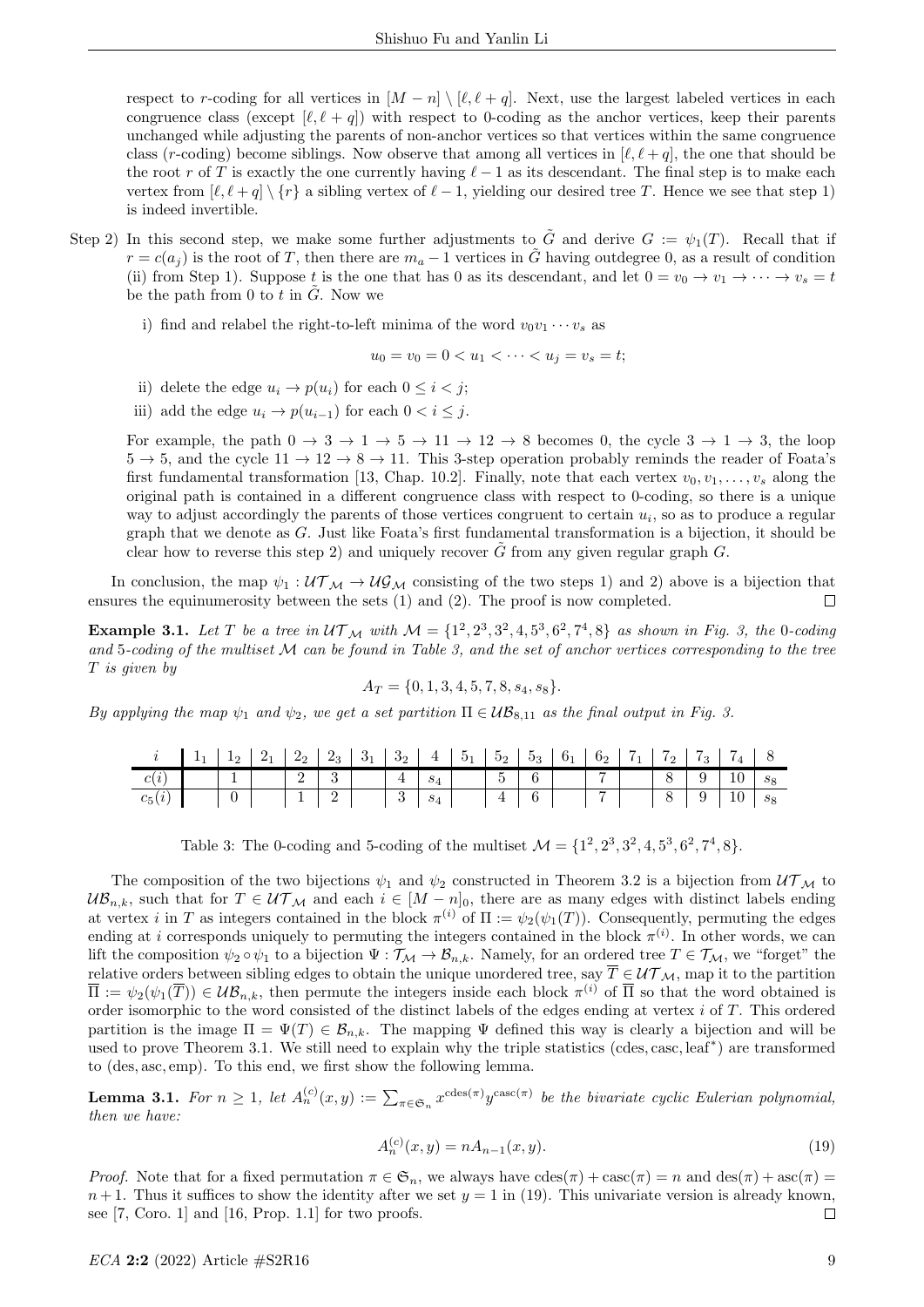

 $\Pi = \psi_2(G) = \epsilon/\epsilon/\epsilon/8/6, 7/2, 4/1/3/\epsilon/5$ 

Figure 3: An example of the bijection  $\psi_1$  and  $\psi_2$ 

*Proof of Theorem 3.1.* We have already defined the bijection  $\Psi$ , which indeed maps the equivalence class [T] to  $[\Psi(T)]$ . Moreover, note that leaf<sup>\*</sup>(T) = emp( $\Psi(T)$ ), and both statistics leaf<sup>\*</sup> and emp are constant on an equivalence class. Let  $\sigma = (1 \ 2 \cdots n)$  be the n-cycle in  $\mathfrak{S}_n$ , we see that for a given  $\pi \in \mathfrak{S}_n$ , all permutations  $\pi\sigma^i, i=0,1,\ldots,n-1$ , have the same number of cyclic descents and cyclic ascents. Therefore, if we let  $\pi$  run over all permutations in  $\mathfrak{S}_n$  with a predetermined first letter  $\pi_1$ , the generating function of the pair (cdes, case) is given by  $A_n^{(c)}(x,y)/n$ . Relying on this observation as well as (19), we have

$$
\sum_{T' \in [T]} x^{\text{cdes}(T')} y^{\text{casc}(T')} = A_{n_r}(x, y) \prod_{n_i > 0, i \neq r} \frac{A_{n_i+1}^{(c)}(x, y)}{n_i + 1} = \prod_{n_i > 0} A_{n_i}(x, y) = \sum_{\Pi' \in [\Psi(T)]} x^{\text{des}(\Pi')} y^{\text{asc}(\Pi')},
$$

where r is the root label of T, and  $n_i$  is on one hand, the number of distinct labels of edges ending at vertex i of T, and on the other hand, the number of integers contained in block  $\pi^{(i)}$  of  $\Psi(T)$ . This proves (17) and comletes the proof of Theorem 3.1.  $\Box$ 

We devote the rest of this section to the discussion on the proofs of Theorem 1.2. To deduce  $(8)$  from  $(7)$ , the quickest way after setting  $y = z = 1$  in (7), is to utilize the expression (3) of the generating function  $A(t, u)$  and follow the approach used by Elizalde [4, Thm. 2.5]. Alternatively, building on the combinatorial interpretation of  $(7)$ , we supply here a bijective proof à la Gessel and Stanley  $[8]$ .

Let us first recall the notion of *barred permutations* (see e.g. [8]). These are sequences of integers and bars ( $\ell$ ) such that the integers form a word w with distinct letters, and there is at least one bar in each descent of w. Now define  $\overline{B}_{n,k}$  to be the set of *barred partitions* of [n] into k blocks, where each block is written as a barred permutation. Note that each block  $\pi^{(i)} = a_1 a_2 \cdots a_{n_i}$  provides  $n_i + 1$  spaces (inbetween  $a_j$  and  $a_{j+1}$ , before  $a_1$ , and after  $a_{n_i}$ ) where bars can be inserted, giving in total  $n + k = n + (M - n + 1) = M + 1$ such spaces. To avoid confusion, we now use the curly brackets  $\{\}$  to separate blocks and reserve the symbol / for bars inside each block. For example,  $({27/14}, {77/3}, {277/57})$  is a barred partition in  $\overline{B}_{5,3}$ , while  $({37/14}\}, {71/3}, {27/5})$  is not, since in the third block there are no bars after the ending descent at 5.

*Bijective proof of Theorem 1.2.* Thanks to (7) and (15), we can interprete the right hand side of (8) as:

$$
\frac{(M-n+1)\overline{Q}_{\mathcal{M}}(t)}{(1-t)^{M+1}} = \frac{\sum_{\Pi \in \mathcal{B}_{n,k}} t^{\text{des}(\Pi)}}{(1-t)^{M+1}} = \sum_{\Pi \in \overline{\mathcal{B}}_{n,k}} t^{\text{bar}(\Pi)},\tag{20}
$$

where  $bar(\Pi)$  is the total number of bars inserted in all blocks of  $\Pi$ .

To connect with the left-hand side of  $(8)$ , for a fixed integer m we enumerate barred partitions with m bars in another way. Firstly, we determine how many bars are contained in each block. There are  $k = M - n + 1$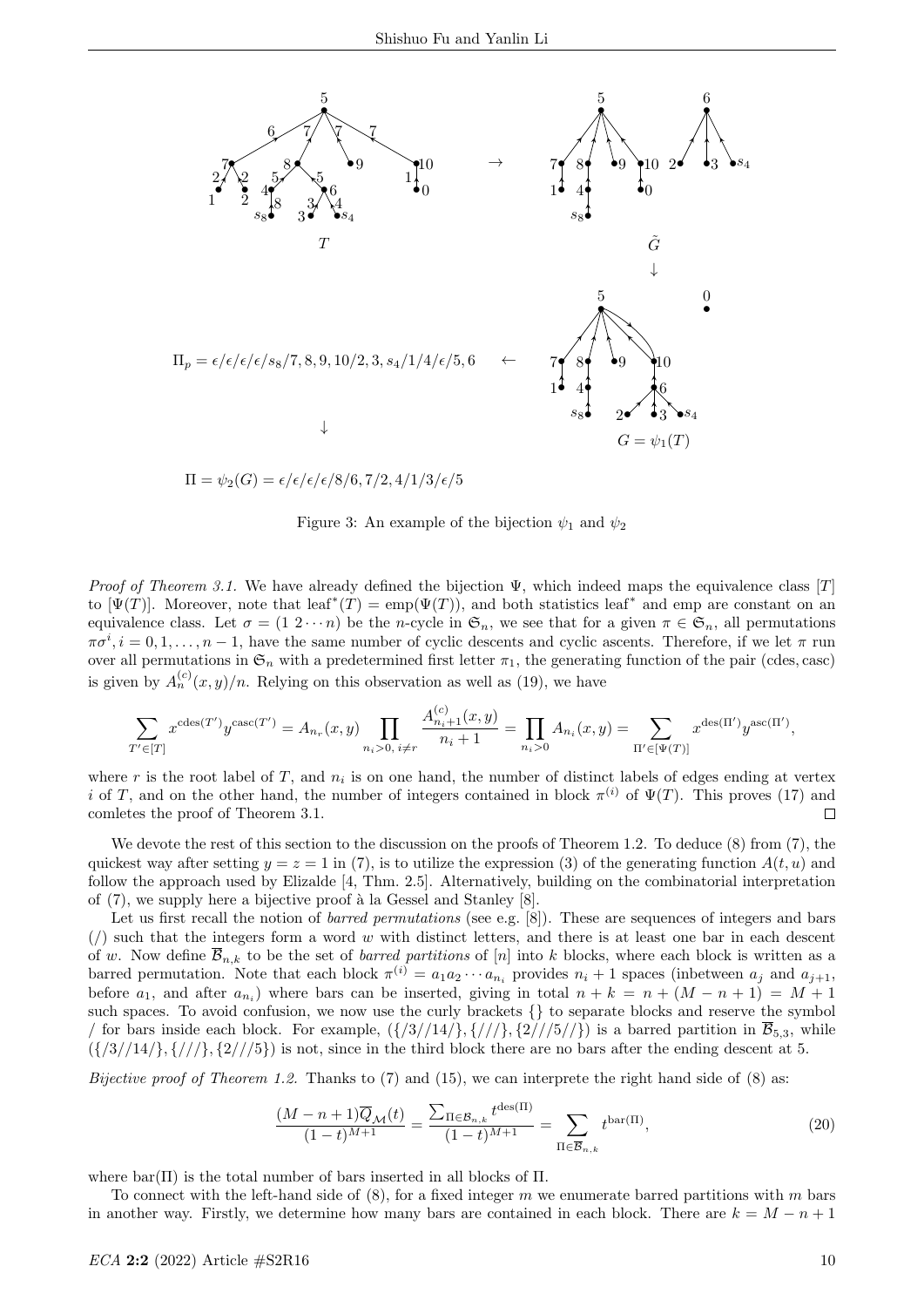blocks and m bars, so the number of different ways to insert bars into blocks is given by  $\binom{M-n+m}{m}$ . Once the bars are in position, it remains to place the integers  $1, 2, \ldots, n$ . This step can be intuitively thought of as placing n labeled balls (integers) into m labeled boxes (bars to the immediate right), with balls in the same box aligned increasingly from left to right (since there must be at least one bar at each descent). In other words, the relative order between the balls inside each box is irrelevant. The number of ways to accomplish this second step is then given by  $m^n$ . Thus, the coefficient of  $t^m$  in (20) is  $\binom{M-n+m}{m}m^n$ , as desired. П

# 4. Partial gamma positivity and a proof of Theorem 1.3

The notion of gamma-positivity has attracted a considerable amount of interest recently, with various perspectives coming from enumerative combinatorics, enumerative geometry, as well as poset homology, see the survey by Athanasiadis [2] and the references therein. A univariate polynomial  $f(x)$  is said to be  $\gamma$ -positive if it has an expansion

$$
f(x) = \sum_{k=0}^{\lfloor \frac{n}{2} \rfloor} \gamma_k x^k (1+x)^{n-2k}
$$

with  $\gamma_k \geq 0$ . A bivariate polynomial  $g(x, y)$  is said to be *homogeneous*  $\gamma$ -positive, if it can be expressed as

$$
g(x,y) = \sum_{k=0}^{\lfloor \frac{n}{2} \rfloor} \gamma_k(xy)^k (x+y)^{n-2k}
$$

with  $\gamma_k \geq 0$ . A well-known prototype of homogeneous  $\gamma$ -positive polynomial is the aforementioned bivariate Eulerian polynomial

$$
A_n(x,y) = \sum_{k=1}^{\lfloor \frac{n+1}{2} \rfloor} \gamma_{n,k}(xy)^k (x+y)^{n+1-2k}, \ n \ge 1.
$$
 (21)

Here the coefficient  $\gamma_{n,k}$  is not only nonnegative, it has the following explicit combinatorial interpretation which was first derived by Foata and Strehl [6] via the well-known group action called "valley-hopping"; see also [11, 12, 21]. Recall that a *double descent* of  $\pi \in \mathfrak{S}_n$  is any index  $1 \leq i \leq n$  such that  $\pi_{i-1} > \pi_i > \pi_{i+1}$  with the convention that  $\pi_0 = \pi_{n+1} = 0$ . Denoting  $dd(\pi)$  the number of double descents of  $\pi$ , we have

$$
\gamma_{n,k} = \#\{\pi \in \mathfrak{S}_n : \text{des}(\pi) = k, \text{dd}(\pi) = 0\}.
$$
\n
$$
(22)
$$

It is worth mentioning that in a recent work of Sun [20], another kind of bivariate Eulerian polynomial was introduced and shown to enjoy similar but nonhomogeneous  $\gamma$ -positivity.

For trivariate polynomials, a notion that naturally extends homogeneous  $\gamma$ -positivity is partial  $\gamma$ -positivity, see [11, 12, 14, 18] for recent work on several partial  $\gamma$ -positive polynomials. A trivariate polynomial  $h(x, y, z)$  is called partial  $\gamma$ -positive if it can be expanded as  $h(x, y, z) = \sum_i s_i(x, y) z^i$  with  $s_i(x, y)$  being a homogeneous  $\gamma$ -positive polynomial for every *i*.

In our interpretation of the gamma coefficient  $\gamma_{\mathcal{M},i,j}$  in (10), the statistics sd and dsd are undefined. We now give their definitions.

**Definition 4.1.** Given a quasi-Stirling multipermutation  $\pi = \pi_1 \pi_2 \cdots \pi_M \in \overline{Q}_M$ , an index i,  $1 \leq i \leq M$ , is said to be a sibling descent of  $\pi$ , if the following two conditions are satisfied:

- 1.  $\pi_i$  is the last copy among all entries with the same value;
- 2. either  $\pi_{i+1}$  is the first copy of its value and  $\pi_i > \pi_{i+1}$  (type I), or  $\pi_{i+1}$  is a non-first copy of its value (type II).

Here we use again the convention  $\pi_0 = \pi_{M+1} = 0$ , so that  $\pi_{M+1}$  is the second copy of 0. An index  $i, 2 \le i \le M$ , is called a double sibling descent of  $\pi$ , if both i − 1 and i are sibling descents of  $\pi$  and i − 1 is of type I. The number of sibling descents (resp. double sibling descents) of  $\pi$  is denoted as  $sd(\pi)$  (resp.  $ds(d\pi)$ ).

It is worth pointing out, that although our definitions of sibling descents and double sibling descents are a bit complicated, they do specialize to the classical statistics descents and double descents when the multiset  $\mathcal M$ is taken to be  $\{1, 2, \ldots, n\}$ . In this case, each entry appears once in the permutation so  $\mathcal{Q}_M$  reduces to  $\mathfrak{S}_n$ , and each sibling descent, except for the ending descent, is of type I, and is actually the usual descent (since condition (1) is now trivially true). I.e., for each  $\pi \in \mathfrak{S}_n$ ,  $sd(\pi) = des(\pi)$  and  $dsd(\pi) = dd(\pi)$ . So we see (10) degenerates to (22).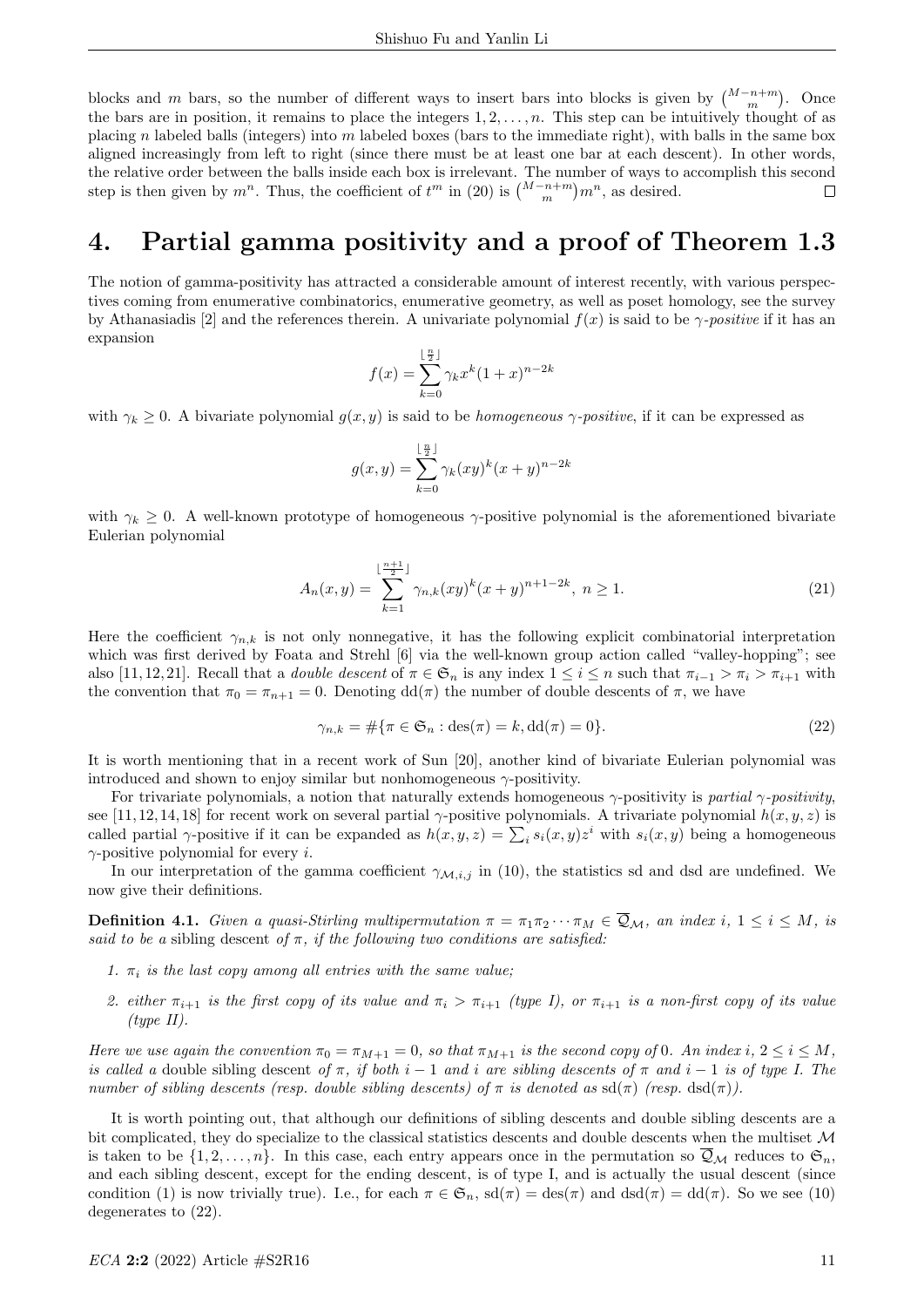Before proving Theorem 1.3, we make a quick observation and a remark. Combining (7) with (15), and noting that the product of two or more homogeneous γ-positive polynomials is still homogeneous γ-positive, we see immediately that the original conjecture of Lin, Ma, and Zhang on the partial  $\gamma$ -positivity of  $\overline{Q}_{\mathcal{M}}(x, y, z)$ holds true. It is the combinatorial meaning of the γ-coefficients that needs more effort to uncover. Recall that Yan, Huang, and Yang [22] also confirmed this conjecture and provided a combinatorial interpretation for the  $\gamma$ -coefficients. Their interpretation is in terms of statistics defined on certain vertex labeled trees, not directly on quasi-Stirling multipermutations. More precisely, the set of ordered (vertex) labeled trees used in [22] is in simple bijection with the set of regular VE-labeled trees  $\mathcal{T}_{\mathcal{M}}^0$  defined in this paper. Now let dcdes(T) be the number of double cyclic descents of the tree  $T \in \mathcal{T}_{\mathcal{M}}^0$  (see [22] for its definition), then the interpretation found by Yan et al. [22, Thm. 3.2] can be rephrased as

$$
\gamma_{\mathcal{M},i,j} = #\{T \in \mathcal{T}^0_{\mathcal{M}} : \text{leaf}^*(T) = i, \text{cdes}(T) = j, \text{dcdes}(T) = 0\}.
$$
\n(23)

Comparing  $(23)$  with  $(10)$ , we get

**Corollary 4.1.** For any multiset  $M = \{1^{m_1}, \ldots, n^{m_n}\}\$  with  $M = m_1 + \cdots + m_n$ , and  $0 \le i \le M - n$ ,  $1 \leq j \leq \lfloor (M + 1 - i)/2 \rfloor$ , the two sets

$$
\{\pi \in \overline{\mathcal{Q}}_{\mathcal{M}} : \text{plat}(\pi) = i, \text{sd}(\pi) = j, \text{dsd}(\pi) = 0\}
$$

and

$$
\{T\in \mathcal{T}^0_{\mathcal{M}}: \mathrm{leaf}^*(T)=i, \mathrm{cdes}(T)=j, \mathrm{dcdes}(T)=0\}
$$

are equinumerous.

Note that our bijection  $\phi$  does restrict to a bijection from  $\mathcal{T}_{\mathcal{M}}^0$  to  $\overline{\mathcal{Q}}_{\mathcal{M}}$ , but not to the subsets refined by the statistics. Therefore, it remains an interesting problem to find a direct bijection that proves the corollary above.

*Proof of Theorem 1.3.* Basing on the expression in (15) and Foata-Strehl's interpretation (22) for the  $\gamma$ -coefficients of  $A_n(x, y)$ , we see that  $(M-n+1)\gamma_{\mathcal{M},i,j}$ , i.e., the coefficient of  $z^i(xy)^j(x+y)^{M+1-i-2j}$  in  $(M-n+1)\overline{Q}_{\mathcal{M}}(x, y, z)$ , is precisely the cardinality of the set

$$
\Gamma_{n,k,i,j} := \{\Pi \in \mathcal{B}_{n,k} : \text{emp}(\Pi) = i, \text{des}(\Pi) = j, \text{dd}(\Pi) = 0\},\
$$

where  $dd(\Pi) = \sum_{\ell} dd(\pi^{(\ell)})$ , with the sum running over all blocks  $\pi^{(\ell)}$  of  $\Pi$ . We trust the reader to verify the following fact.

**Fact 4.1.** The composition  $\phi \circ \Psi^{-1} : \mathcal{B}_{n,k} \to \mathcal{R}_{\mathcal{M}}$  is a bijection that sends the triple statistics (emp, des, dd) over partitions from  $\mathcal{B}_{n,k}$  to (plat, sd, dsd) over rooted permutations from  $\mathcal{R}_{\mathcal{M}}$ .

Relying on this fact, we deduce that

$$
\gamma_{\mathcal{M},i,j} = \frac{\# \Gamma_{n,k,i,j}}{M - n + 1} = \frac{\# \{ (\pi, r_t) \in \mathcal{R}_{\mathcal{M}} : \text{plat}(\pi) = i, \text{sd}(\pi) = j, \text{dsd}(\pi) = 0 \}}{M - n + 1}
$$
  
=  $\# \{ \pi \in \overline{\mathcal{Q}}_{\mathcal{M}} : \text{plat}(\pi) = i, \text{sd}(\pi) = j, \text{dsd}(\pi) = 0 \}.$ 

The second line uses the fact that the values of the three statistics plat,sd, dsd are irrelevant to the root label  $\Box$  $r_t$ .

#### Acknowledgement

The authors would like to thank the referees for their helpful suggestions. Both authors were supported by the National Natural Science Foundation of China grant 12171059 and Chongqing University Elite 100 startup grant.

# References

- [1] K. Archer, A. Gregory, B. Pennington, and S. Slayden, Pattern restricted quasi-Stirling permutations, Australas. J. Combin. 74 (2019), 389–407.
- [2] C. A. Athanasiadis, *Gamma-positivity in combinatorics and geometry*, Sém. Lothar. Combin. 77 (2018), Article B77i.